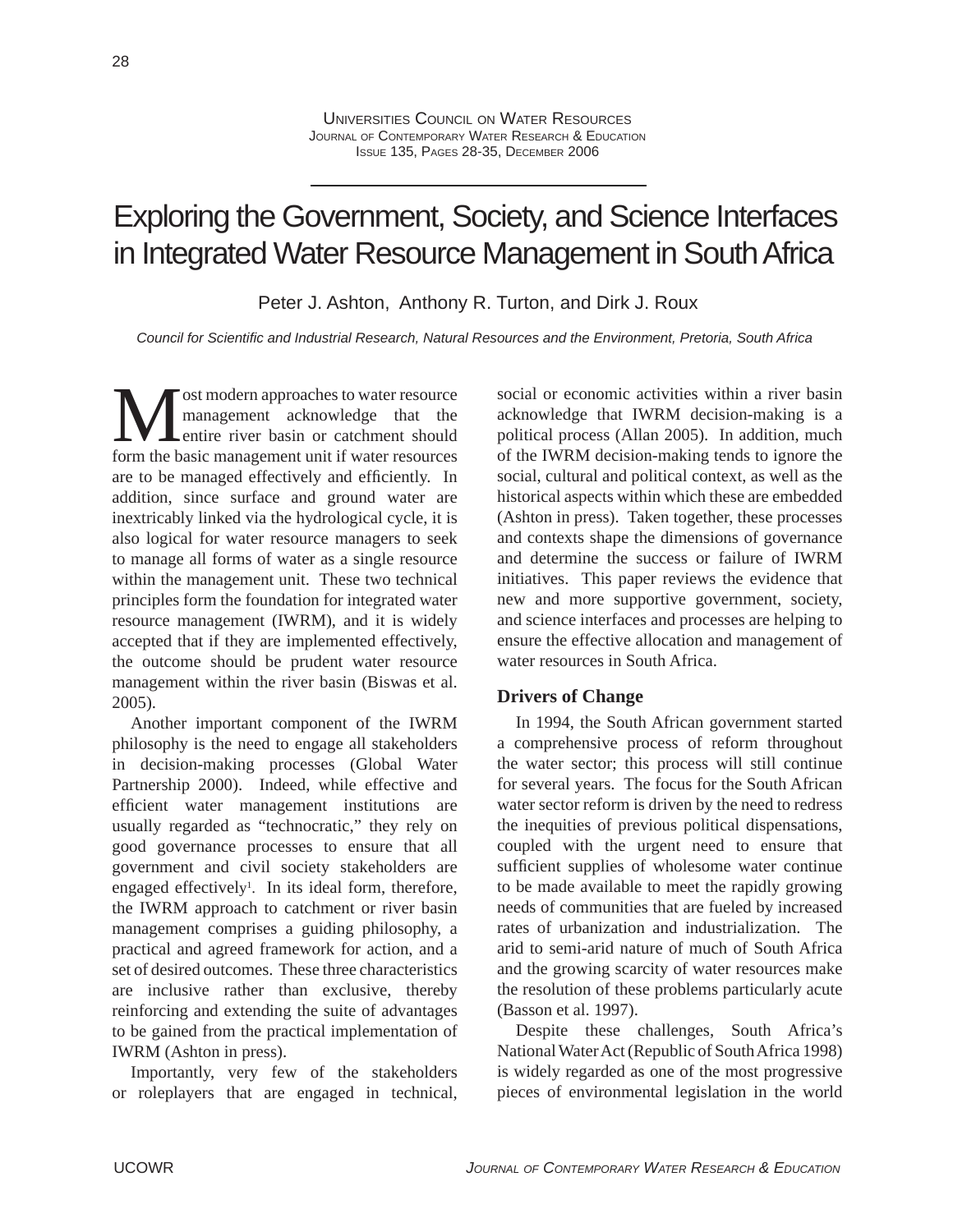(Postel and Richter 2003). The new and enabling legislative framework presents stakeholders and authorities with a clear vision of equity, efficiency, and sustainability in the allocation and use of water, as well as the goods and services that are derived from or linked to such water use (Van Wyk et al. 2006). The focus on greater equity within South Africa's new water policy requires stakeholders to shift away from rights-based water allocations to a system where water allocation decisions are interest-based (Dent 2001). This move towards a negotiation-driven process of water allocation represents a dramatic change from previous procedures, requiring a fundamental shift in both mindset and practice, based on a mutual understanding of each group's resource needs and preferences, and acceptance that these needs are dynamic over space and time (Van Wilgen et al. 2003).

 These objectives are ambitious and unprecedented and it should not come as a surprise that, at this early stage of the process, the objectives of

equity, efficiency, and sustainability in the allocation and use of the country's water resources remain elusive (Van Wyk et al. 2006). Part of the reason for this lies in the varied interpretations among different stakeholders as to what constitutes IWRM and how its goals and objectives can best be achieved. Another, perhaps even more important, reason is linked to the different levels of understanding of and familiarity with the governance processes that are needed in different situations, and how these can be best achieved. In South Africa, the shift in management approaches to embrace the principles of IWRM has been accompanied by processes of institutional decentralization and democratization designed to facilitate and strengthen local stakeholder participation in decision-making for water resources management (Pegram et al. 2005). These institutional changes are most easily visible in the emergence of Catchment Councils, Water User Associations and Catchment Management Agencies.

Conceptually, the degree to which water



**Figure 1.** Conceptual model illustrating the general trend of change as the focus of water resource management broadens to include increasingly decentralized approaches (A), (B) and (C), while management options expand from purely supply-side options to include more demand-side options (redrawn from Turton et al., in press).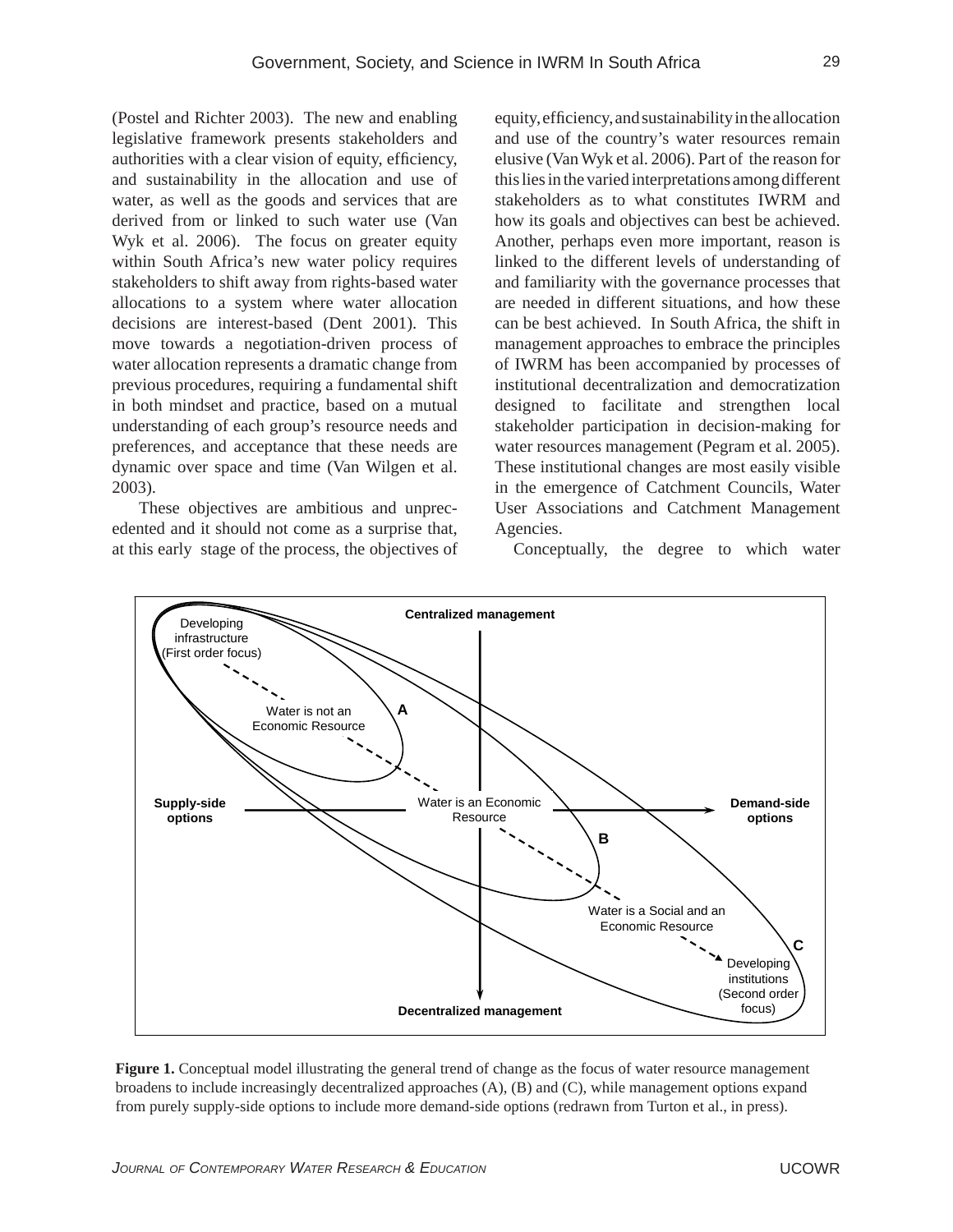resource management is centralized and the degree to which management focus is directed towards supply-side or demand-side options are important drivers of change within the water sector. These drivers can be represented as axes on a matrix (Figure 1), where the general trend of change is shown as a progressive broadening of the scope of water resource management envelopes from  $(A)$ to (C) over time. The upper left-hand quadrant represents the early phases of development, where management is highly centralized, with a primary focus on supply-side options that can provide water with a high assurance of supply (envelope "A"). Since most emphasis is placed on the construction and operation of engineering structures to deliver water (the first order resource), the institutional needs reflect this importance and the management cadre consists predominantly of engineers and hydrologists.

As management becomes progressively more decentralized over time, the changes can be represented by envelopes "B" and "C" in Figure 1, with increasing emphasis being placed on the effectiveness of decentralized institutional structures and efficiencies of water utilization patterns, shown on the horizontal axis. More attention is also paid to new policy applications such as inter-sectoral water allocation and efficiency measures such as intra-sectoral allocative incentives, institutionbuilding and the efficiency and effectiveness of operational procedures. This requires a much softer approach, seen as a second-order focus, where the principal resource being mobilized is social capital or social adaptive capacity (Ohlsson 1999). Now, effective water resource management requires a much wider range of skills, and includes policy specialists, social scientists, economists, lawyers, engineers, hydrologists, and ecologists, to name but a few specialist disciplines.

It is important to note that South Africa's original focus on water supply infrastructure has not been abandoned since this infrastructure still forms the backbone of all water supply measures (Basson et al. 1997). As additional measures are adopted over time, this is reflected as a widening management envelope, whose shape at any given time depends on several external factors. Particularly important among these factors are the physical nature and availability of water resources, and the level of

political "maturity" of South African society.

#### **Some Views on Governance**

A key part of the current global and national debates around governance relates to the lack of agreement as to what governance comprises (European Union 2001). Even a cursory review of the recent literature will reveal that the term 'governance' has been used to describe a wide array of situations or conditions that include the roles and responsibilities of government, lay society and the business sector, decision-making processes, management actions at all levels, the behavior of individuals and communities, institutional structures and settings, legal and statutory instruments, and idealized processes of participation or collaboration (Ashton in press). In some cases, the word "governance" simply appears to have been appended to a particular descriptor of a system or situation as if it's presence in the nowexpanded term could provide greater "legitimacy" or "public acceptability." This unfortunate feature is one that is also shared by inappropriate use of the word "sustainable"—again appended as if it could confer some form of authenticity or validity to a particular situation or activity.

Many descriptions of governance have also been linked to specific considerations, where governance is considered to be a process, a structure, a system of values or a specific outcome. While each of these applications are no doubt entirely appropriate and legitimate within their specific contexts, the sheer variety of these uses has created considerable confusion about the underlying concept and meaning of governance and, in particular, the concept of "good governance" (Ashton in press). In the context of IWRM, it is therefore important to understand and properly contextualize the use of the term governance so that it helps to clarify and guide decisions and actions, rather than adding to the existing confusion.

The South African emphasis on broadening the participation of stakeholders in IWRM seeks to ensure that prudent water resource management can enhance the quality of life of all citizens while simultaneously ensuring the long-term viability of the water resources upon which all development depends (Department of Water Affairs and Forestry 1997). Clearly, this approach mirrors the concept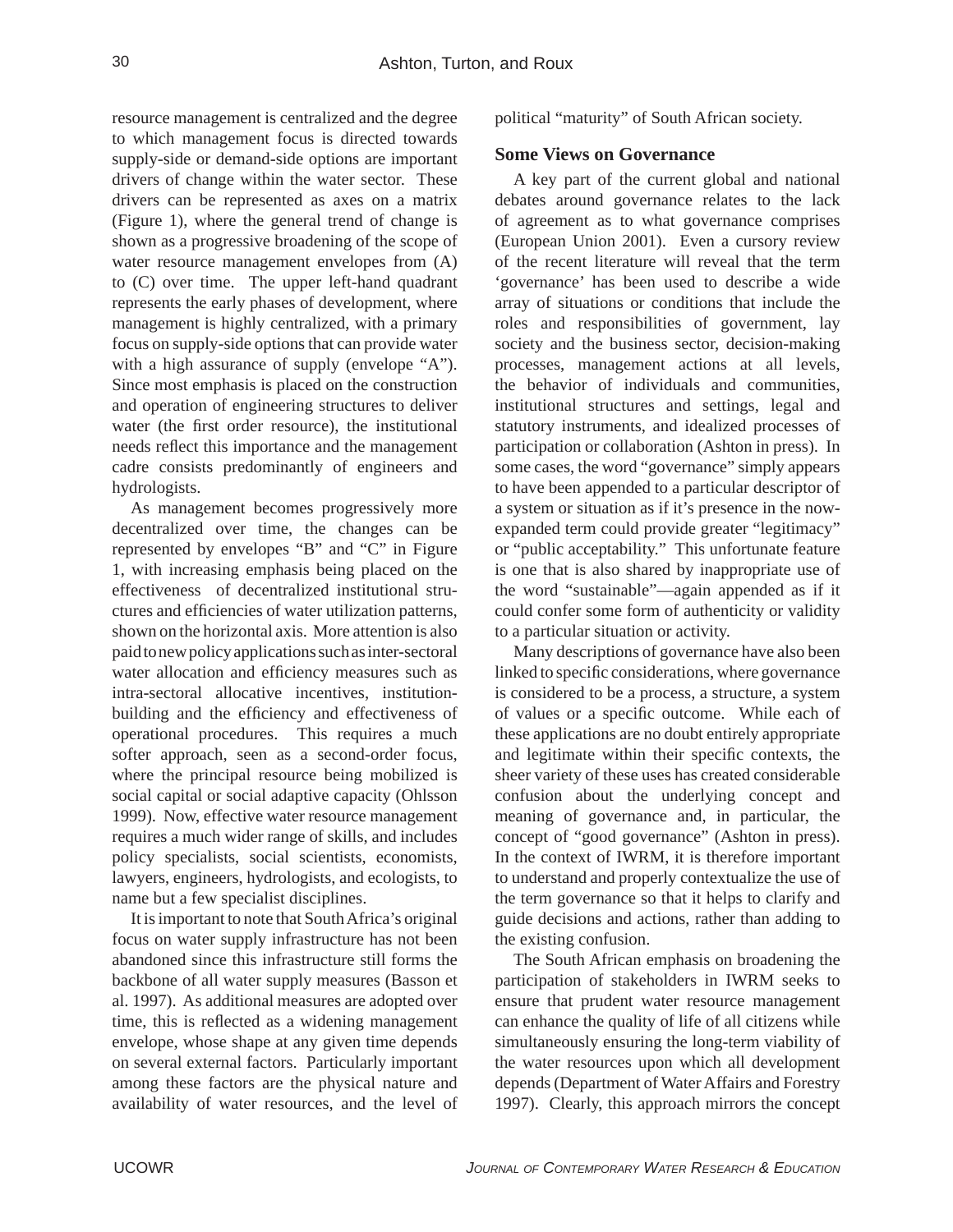of sustainable development and reflects the fundamental inter-dependence between economic development, the natural environment, and people (World Commission on Environment and Development 1987). Importantly, this approach requires all segments of society to co-operate within a governance system that reflects their values, principles, aspirations, imperatives, and objectives (Folke et al. 2002). Significantly, this recognition also means that government, civil society—or the lay public—and scientists or technology providers must co-operate closely and share a common vision of the future. This view provides strong support for the so-called "Trialogue" model of governance that links government, civil society, and science in a set of partnerships, and that promotes close collaboration and interactions between each of these sectors (Figure 2). In this view, particular emphasis is placed on the interfaces between the three sectors and their contribution to good governance.

Here, it is important to recognize that while the "government" and "science" clusters in the Trialogue represent components of the broader

"society" cluster, they also represent discrete groupings of individuals and institutions that must perform specific actions on behalf of society. In this conceptual system, the "science" cluster represents technology providers that direct their efforts to improve the quality of life in society and assist government to deliver on its mandates. In turn, the "government" cluster represents those individuals and institutions that have been selected by society to provide leadership and direction on its behalf. In an ideal situation, the three clusters are inter-dependent and mutually supportive and their interactions are guided and underpinned by agreed sets of principles and values that combine to deliver good governance as a desirable outcome (Figure 2) (Ashton in press).

In practice, the contextual components of governance systems are often misunderstood, or it is assumed that everyone shares a common set of values, goals, and ideals. This is seldom true in reality, where people living within the same community may differ widely in their abilities, views, and aspirations. Similarly, the effectiveness of governance systems can be hampered by the



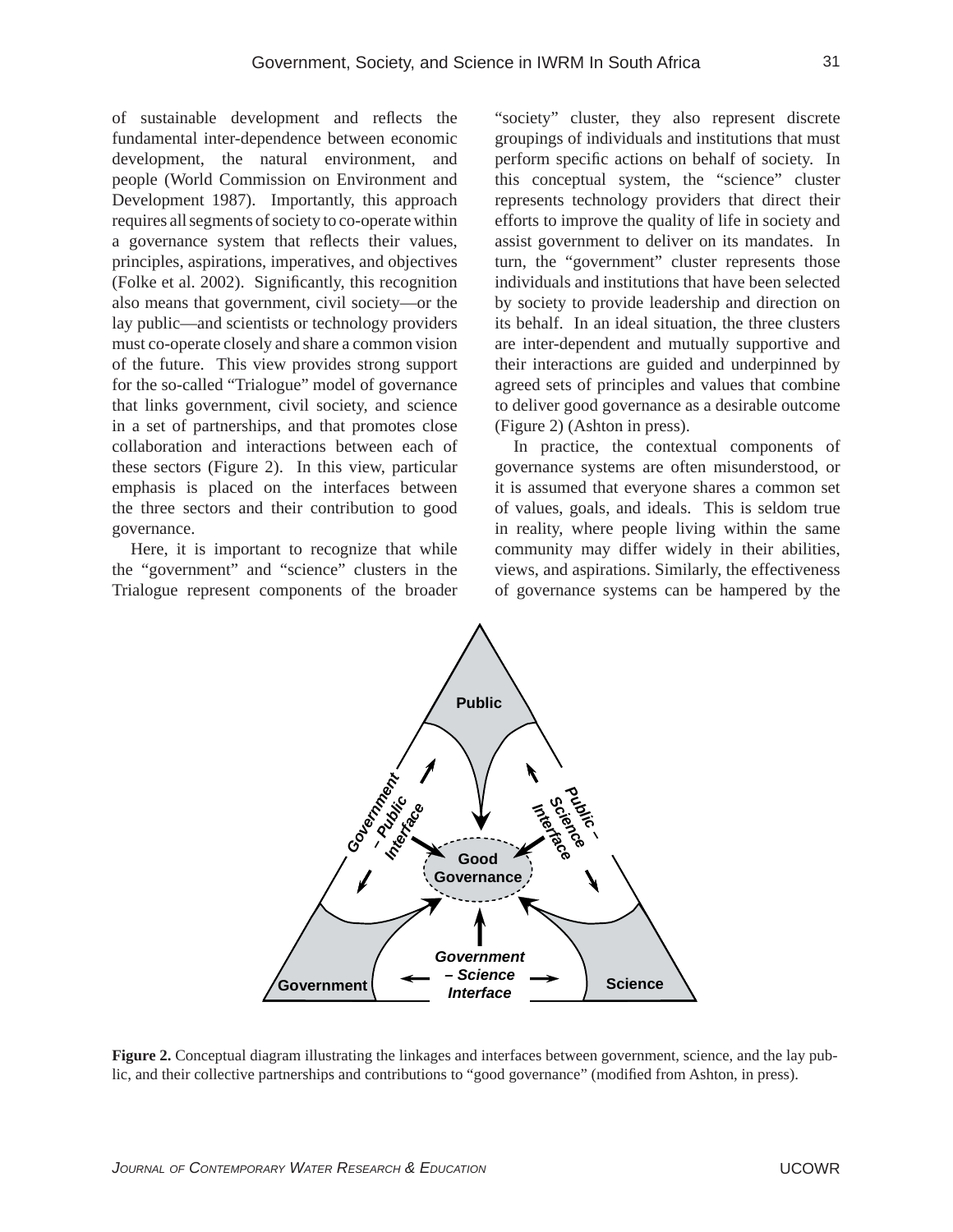assumption that all stakeholders can be engaged and informed in a uniform way regardless of their cultural and historical background, social structures and preferences, educational levels, and literacy and linguistic abilities. The situation is aggravated in those communities that are plagued by historical disadvantages and pervasive poverty. External interventions are needed to "level the playing field" before these individuals and communities can participate effectively and equitably with their peers in decision-making processes (Ashton in press). Where no provision is made to enable disadvantaged stakeholders to participate effectively in decision-making processes, this situation is often referred to as "the illusion of inclusion" (Ashton and Chonguiça 2003).

In the end, an ideal governance system has to ensure that stakeholder engagement at all levels is carefully balanced and integrated to enable the best and most sustainable outcomes to be agreed upon and achieved (Ashton in press). However, despite clear evidence of the benefits to be gained by ensuring that the broader public are correctly engaged in decision-making processes, there is still surprisingly little guidance available on how best to achieve this ideal.

Given the complex and multi-dimensional nature of governance, it is important to ensure that all participants clearly understand their roles and responsibilities, and adhere to a set of common principles that define "good governance" (European Union 2001). To achieve this, stakeholders must first agree on the roles and responsibilities of every group and individual participant, the rules and procedures that will guide and govern the interactions between them, what form the anticipated outcomes of the decision-making process will take and how these will be implemented. The prior adoption of such an agreed set of procedural and behavioral guidelines provides a strongly cohesive force that helps all participants to accept ownership of both the participatory process and the final outcomes of that process (Ashton in press).

Adherence to the guiding ethics and values that characterize "good governance" will help to ensure that a governance system within a particular context is effective, efficient, and socially relevant (Ashton) in press). Clearly, therefore, good governance has to be based on, and incorporate, the attitudes, values, and practices of society while also giving meaning to society's aspirations and objectives. The European Union (EU) has presented a useful set of five principles of good governance as the basis for attempts to improve its performance (European Union 2001). These principles are:

- **Openness** where governance institutions are transparent and inclusive, communicating freely about what they do and the decisions that are taken, using language that is accessible and understandable to all stakeholders; **•**
- **Participation** where the quality, relevance, and effectiveness of policies, legislation, regulation, and practice depend on public participation from conception to implementation, to create greater confidence in the institutions of governance and the outcomes of policy; **•**
- **Accountability**  where every role in the legislative, administrative, and executive processes is made clear, and where there is appropriate clarity and responsibility from everyone who is involved in developing and implementing policy at every level; **•**
- **Effectiveness**  where policies are timely and appropriate, delivering what is needed, based on decisions made during participative decision-making processes; and **•**
- **Coherence** where policies and implementation actions are consistent with other initiatives, and are clearly aligned and well understood by all participants. **•**

In an African context, the first three of these principles require special prominence to ensure that all stakeholders are able to participate equitably. This necessity is driven by the need to deal with problems related to low levels of literacy and a lack of familiarity with technical terminology, widespread poverty that is often sustained by continuing inequalities in terms of access to resources and finance, and a lack of familiarity with democratic processes—often accompanied by mistrust of unfamiliar representatives and "selfappointed leaders." Resolution of such inequalities inevitably takes time to achieve and, unfortunately, can also lead to some dissatisfaction among certain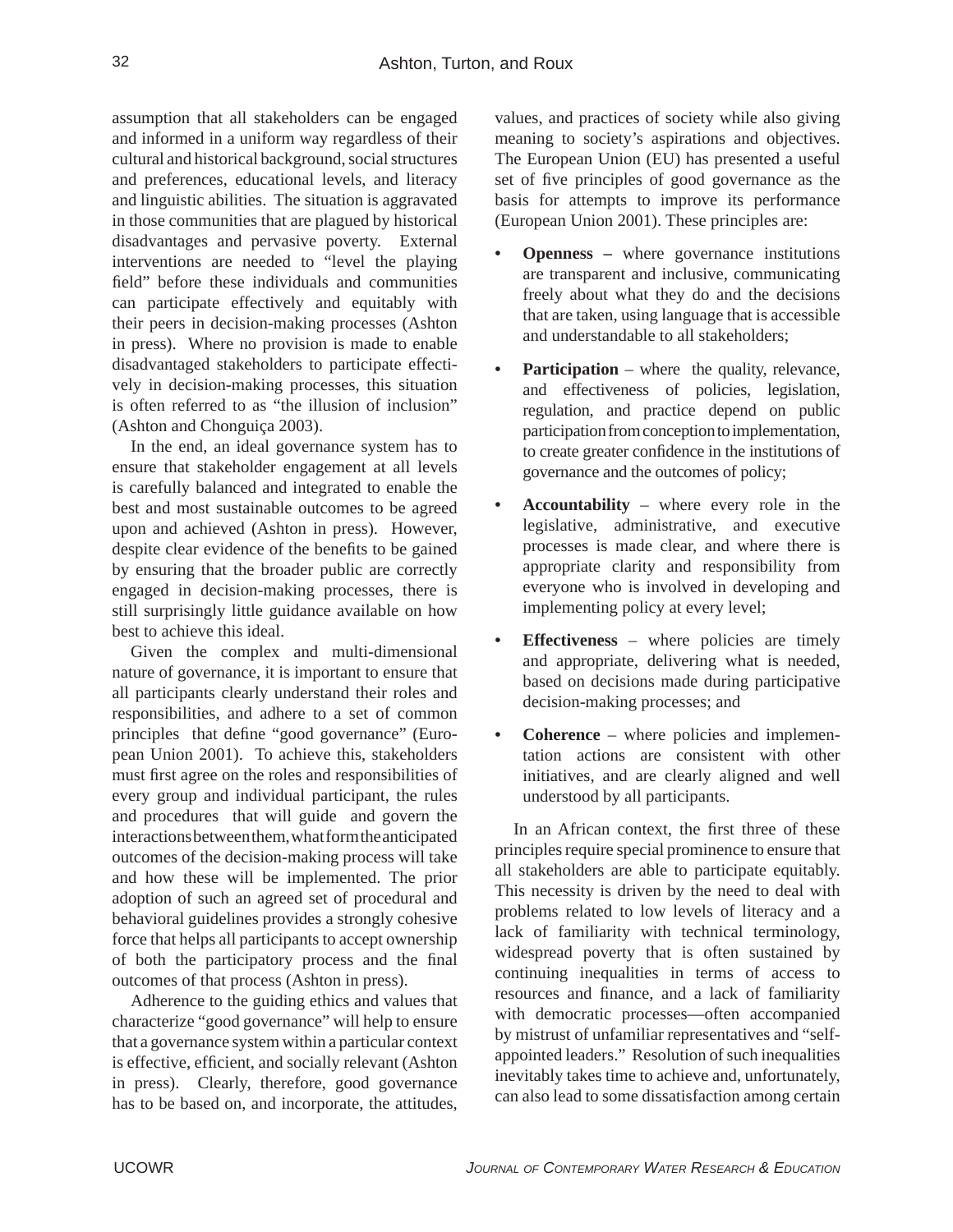stakeholder groups. However, this is unavoidable if the final outcome is to be sustainable in the longterm.

It is also important to note that good governance requires a systems approach that is based on the inclusion and inter-dependence of all its components and every segment of society (Figure 2). Each of the principles listed above needs to be included and integrated into a coherent system; none of them should be ignored, avoided, or diminished. The effectiveness of a given governance system does not depend on the extent to which one or more of these principles are included, but rather on the degree to which each principle can be customized to suit local circumstances and then integrated into a coherent whole.

#### **Discussion**

It is significant that the IWRM approaches in countries with more mature democracies tend to include a wider range of positions located towards the lower right-hand quadrant of Figure 1; countries with less mature or emerging democracies tend to occupy narrower positions, located closer to the upper left-hand quadrant. This distinction also emphasizes the differences between the needs of developing countries, or those with fledgling democracies—where the level of infrastructural development may be inadequate for sustainable development to take place—and those of more developed countries with more mature democracies, where the transition from an agricultural or resource-based economy to an industrialized economy has already taken place.

The key role of the science cluster within the proposed Trialogue model (Figure 2) is to gather, interrogate, and integrate knowledge and information into forms that provide useful and practical guidance to society and government. Importantly, the science cluster is seen to include the natural sciences, life sciences, and social sciences, together with their underpinning disciplines and philosophies. Taken together, the effective structuring and functioning of the science cluster provides the technical core of human ingenuity that underpins the abilities of society and government to adapt to whatever circumstances prevail in their environment (Homer-Dixon 1995, Ohlsson 1999). This is perhaps most clearly seen as the technology base

of a country's economy, allowing it to become locally relevant and globally competitive.

## **Conclusions**

Those societies that are characterized by effective and harmonious interactions between the science, society, and government clusters appear to be more likely to achieve the ideals of IWRM in socially acceptable ways that promote political stability. Clearly too, the success of the interactions between each of these clusters depends on effective and trustworthy inter-personal relationships between individuals within each of the clusters, where individuals and institutions share their knowledge and experiences in a unified learning system (Roux et al. 2006). This will allow all participants to move beyond their traditional roles of knowledge provider and knowledge consumer, to a true partnership where inter-dependencies are recognized, and all parties can negotiate feasible, desirable and acceptable outcomes (Roux et al. 2006).

The proposed 'Trialogue' model of governance (Figure 2) provides a useful conceptual model that highlights the need for lasting partnerships between government, civil society, and science to promote shared understanding, responsible decision-making, and collective responsibility for prudent water resource management—the hallmark of IWRM. These partnerships also require each group to accept the need for formal governance structures, processes and instruments that complement and strengthen an underpinning philosophy of co-operation. In turn, for these to be truly effective, all stakeholders must understand the multidimensional nature of governance and their individual roles and responsibilities. Taken together, the five principles of good governance promoted by the European Union (2001) provide a useful 'blueprint' for building and guiding effective and responsible interactions between stakeholders. This blueprint forms the core of South Africa's approach to IWRM.

The water sector reforms in South Africa provided the catalyst for the government to adopt new and more inclusive approaches to IWRM, based on a long-term vision of the equitable and sustainable use of the country's water resources.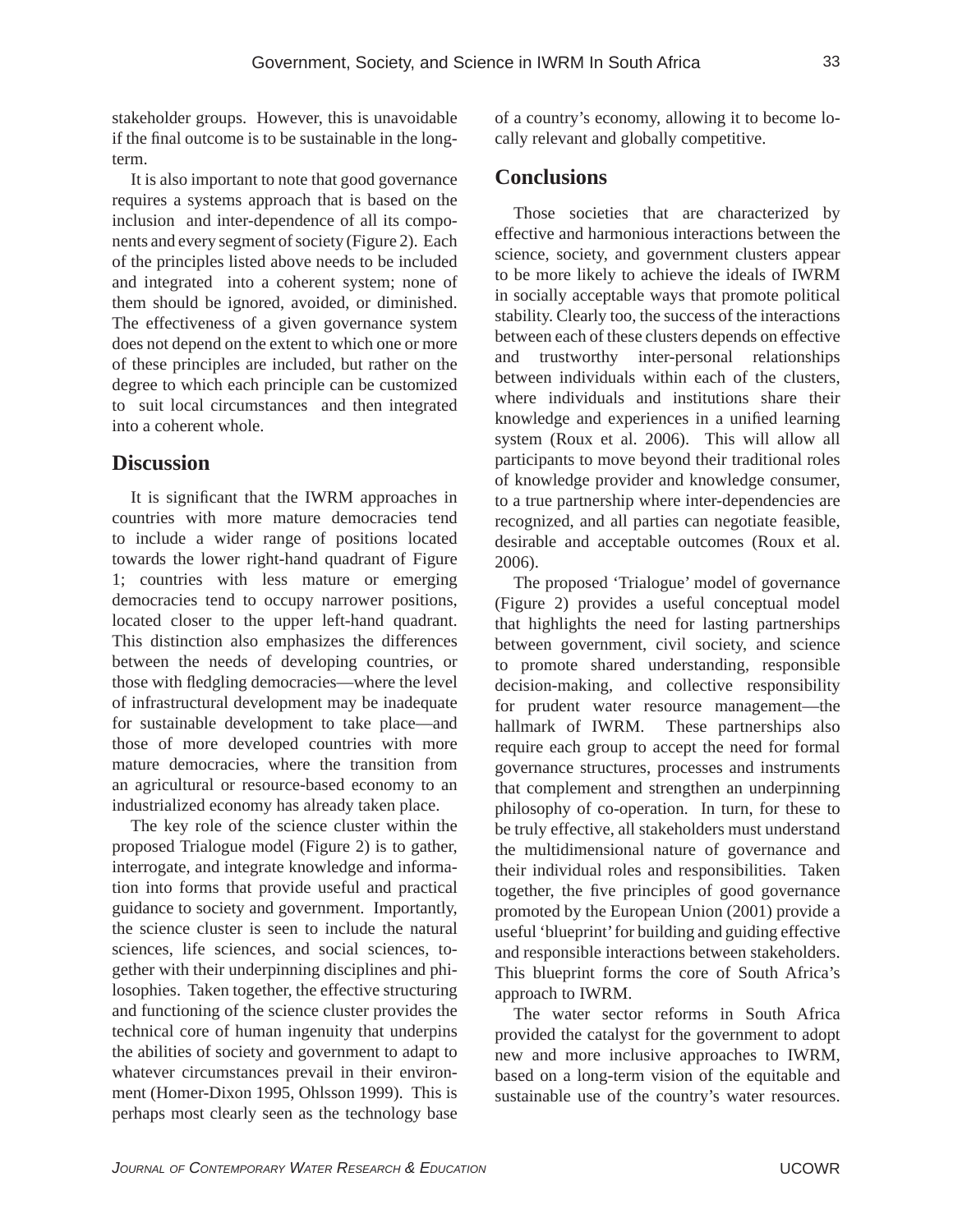Effective implementation of IWRM now requires all sectors of South African society to work together to achieve the shared vision of peaceful economic development.

## **Author Bios and Contact Information**

PETER ASHTON obtained his PhD degree at Rhodes University, South Africa. He is a Principal Researcher in the Water Ecosystems Research Group of South Africa's Council for Scientific and Industrial Research (CSIR), and an Honorary Professor of Water Resources Management at the University of Pretoria. He has over thirty-five years of experience on water research projects, specializing in integrated management approaches for shared (transboundary) river systems in southern and central Africa. He has a particular interest in the governance processes that influence complex social-ecological systems and shape effective decisionmaking to ensure that natural resource management is sustainable. Contact address: pashton@csir.co.za.

**ANTHONY TURTON** obtained his PhD in Political Science at the University of Pretoria. He is a Principal Researcher and Head of the Water Governance Research Group at the South African Council for Scientific and Industrial Research, and serves on several international bodies. Anthony has a keen interest in trans-disciplinary approaches to water resource management, especially the political and governance issues that underpin the management of transboundary water resources. His professional background in strategic planning and risk management complements his focus on managing water resources in those areas where water shortages constrain future economic development and political stability. Contact address: aturton@csir.co.za.

**DIRK ROUX** obtained his PhD from the University of Johannesburg. He is a Principal Researcher in the Water Ecosystems Research group at South Africa's Council for Scientific and Industrial Research. Dirk has over fifteen year of experience on research and management of freshwater ecosystems, spanning the fields of limnology, aquatic toxicology, environmental monitoring and reporting, systematic conservation planning, policy and strategy development, and institutional learning and knowledge processes. His current work includes the integration of conservation objectives within an integrated water resource management context, and understanding and developing capacity for the effective management/governance of ecosystems. Contact address: droux@csir.co.za.

#### **Endnotes**

This paper draws considerably from ideas presented in Ashton et al. (in press) and Turton et al. (in press). 1.

# **References**

- Allan, J. A. 2005. IWRM: A new sanctioned discourse? SACIWater Paper, Online at www.soas.ac.uk/water issues as Occasional Paper #50. Accessed July 2006.
- Ashton, P. J. In press. The role of good governance in sustainable development: Implications for integrated water resource management. In *Governance as a Trialogue: Government – Society – Science in Transition,* edited by Turton A. R., J. Hattingh, G. A. Maree, D. J. Roux, M. Claassen and W. F. Strydom, 354. Water Resources Development and Management Series, Springer-Verlag, Berlin.
- Ashton, P. J. and E. Chonguiça. 2003. Issues and trends in the regional harmonization of E.I.A. processes in southern Africa, with special reference to transboundary and cumulative impacts. In *Assessing the Need for a Regional Approach to Environmental Impact Assessment in Southern Africa, edited by*  Chonguiça E. and R. Brett. IUCN Regional Office for Southern Africa, Harare, Zimbabwe.
- Basson, M. S., P. H. Van Niekerk, and J. A. Van Rooyen. 1997. *Overview of Water Resources Availability and Utilization in South Africa.* DWAF Report No. P RSA/00/0197. Department of Water Affairs and Forestry and BKS (Pty) Ltd., Pretoria, South Africa.
- Biswas, A., O. Varis, and C. Tortjada (Eds.) 2005. *Integrated Water Resources Management in South and South-East Asia.* Water Resources Management Series. Oxford University Press, Delhi, India.
- Dent, C. M. 2001. Installed water resource modelling systems for catchment management agencies. *Water SA* 27(3): 333-340.
- Department of Water Affairs and Forestry. 1997. *White Paper on a National Water Policy for South Africa.*  Department of Water Affairs and Forestry, Pretoria, South Africa.
- European Union. 2001. *European Governance: A White Paper.* Commission of the European Communities, Brussels. Online at : http://www.europa.eu.int/comm/ governance/white\_paper/index\_en.htm. Accessed June 2006.
- Folke C., S. R. Carpenter, T. Elmqvist, L. H. Gunderson, C. S. Holling, B. H. Walker, J. Bengtsson, F. Berkes,